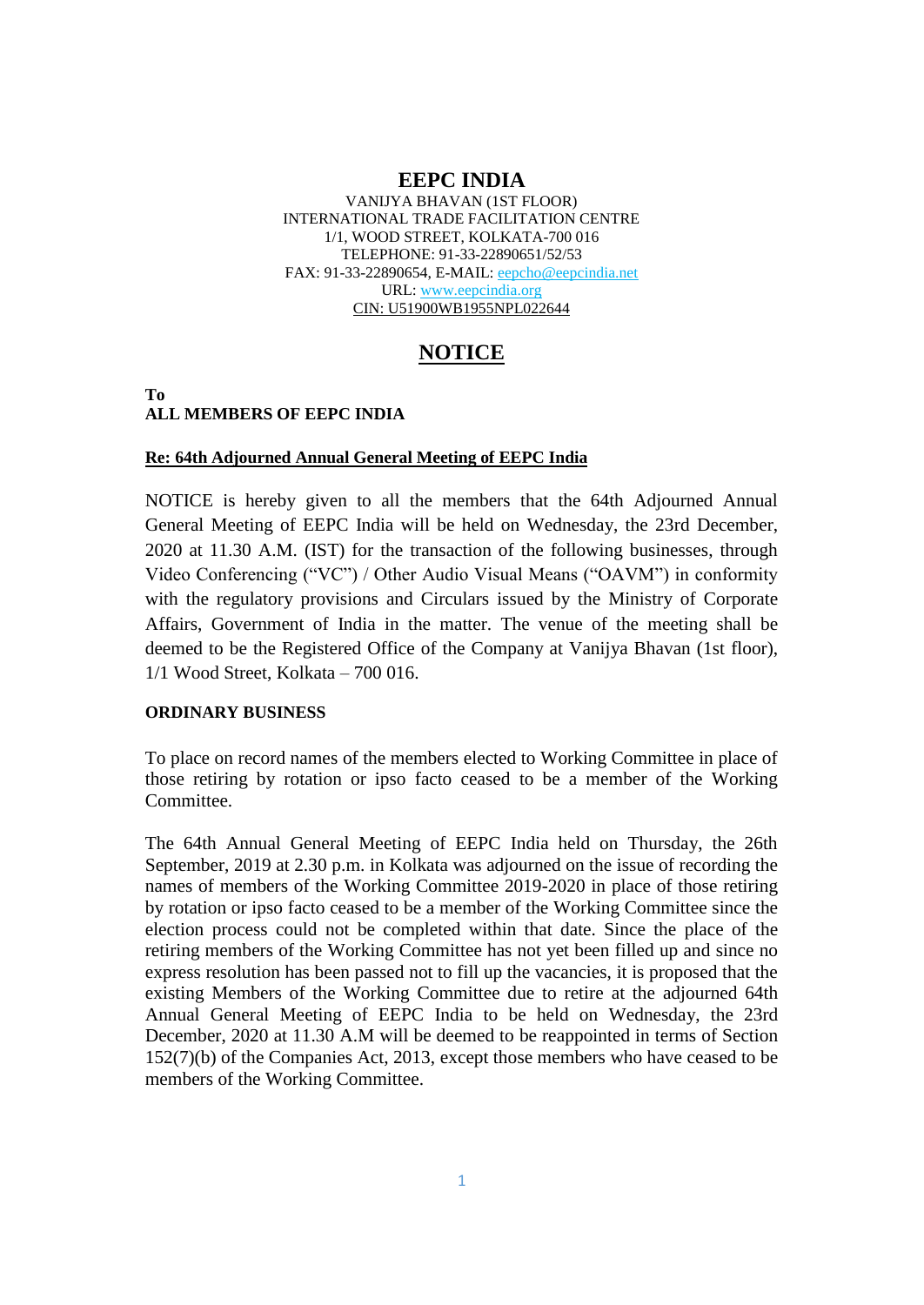"Resolved that the Members due to retire at the 64th Annual General Meeting of EEPC India shall be deemed to have been reappointed at the adjourned 64th Annual General Meeting till the 65th Annual General Meeting, except those members who have ceased to be members of the Working Committee."

> By Order of the Working Committee For EEPC India

Place: Kolkata Date: 04th December, 2020

### **ADHIP MITRA**

Additional Executive Director & Secretary

**NOTES:**

- 1. In view of the continuing restrictions on the movement of people at several places in the country, due to outbreak of COVID-19, the Ministry of Corporate Affairs (MCA), vide its General Circular No. 20/2020 dated 5th May, 2020 read with General Circular No. 14/2020 dated 8th April, 2020 and General Circular No. 17/2020 dated 13th April, 2020, has allowed the Companies to conduct the AGM through Video Conferencing ("VC") or Other Audio Visual Means ("OAVM") during the calendar year 2020. In accordance with, the said circulars of MCA and applicable provisions of the Act, the 64th Adjourned Annual General Meeting of EEPC India shall be conducted through VC / OAVM. National Securities Depositories Limited ('NSDL') will be providing facility for voting through remote e-voting, for participation in the AGM through VC / OAVM facility and e-voting during the AGM. The procedure for participating in the meeting through VC / OAVM is explained at Note No. 7 below and is also available on the website of the Company at **[www.eepcindia.org](http://www.eepcindia.org/)**.
- 2. A member shall not be entitled to appoint any other person as his/her proxy unless such other person is also a member of EEPC India. Since, this AGM will be held in accordance with the Circulars through Video Conferencing ("VC") / Other Audio Visual Means ("OAVM"), the facility for appointment of Proxies by the Members is not available and hence the Proxy Form and Attendance Slip including Route Map are not annexed to this Notice.
- 3. Authorised representatives of Ordinary members who will attend the meeting are requested to send to EEPC India in advance a scanned certified true copy (PDF/JPEG format) of the Board Resolution/ Authorisation Letter authorising their representative to attend and vote on their behalf at the Meeting through email at **[eepcho@eepcindia.net](mailto:eepcho@eepcindia.net).** Associate members may also attend the meeting by themselves or through their authorised representative.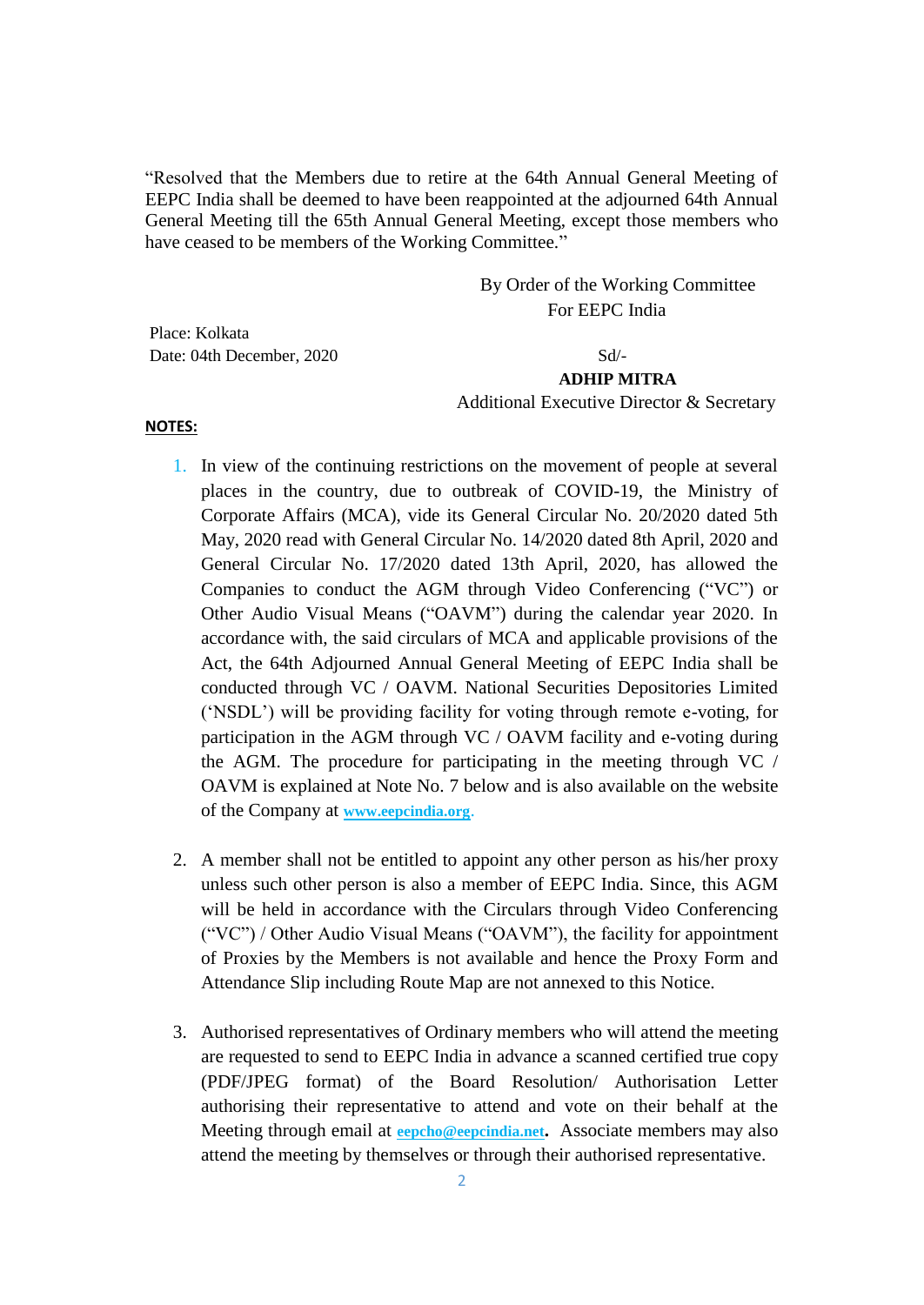Electronic Dispatch of Notice and Process for Registration of Email ID for Obtaining Copy of Notice:

- 4. In accordance with, the General Circular No. 20/2020 dated 5th May, 2020 issued by MCA, owing to the difficulties involved in dispatching of physical copy of the Notice of the 64<sup>th</sup> Adjourned Annual General Meeting of EEPC India inter alia indicating the process and manner of e-voting is being sent to all the members to that email IDs registered with EEPC India. However, the votes of only the ordinary members will be valid.
- 5. We urge members to support our commitment to environmental protection by choosing to receive the Company's communication through email. For members who have not updated/registered their email addresses with EEPC India are requested to update/register their email addresses by writing to EEPC India at **[eepcho@eepcindia.net](mailto:eepcho@eepcindia.net)** along with the copy of the signed request letter mentioning the name and address of the Member, self-attested copy of the PAN card, and self-attested copy of any document (e.g.: Telephone Bill, Electricity Bill) in support of the address of the Member immediately to obtain the copy of the Notice of the 64<sup>th</sup> Adjourned AGM in electronic mode along with the instructions for remote e-voting and instruction for participation in the AGM through VC/OAVM. In case of any queries / difficulties in registering the e-mail address, Members may write to **[eepcho@eepcindia.net](mailto:eepcho@eepcindia.net).**
- 6. Members may please note that the Notice of  $64<sup>th</sup>$  Adjourned Annual General Meeting of EEPC India will also be available at EEPC India website **[www.eepcindia.org](http://www.eepcindia.org/)** and on the website of NSDL at **www.evoting.nsdl.com.**  The Physical copies of the aforesaid documents will also be available at all the offices of EEPC India for inspection during normal business hours on working days. Also, the printed copies of the same will be made available on specific requisition.

Procedure for Attending the AGM through VC/OAVM:

7. Members who wish to attend this AGM through VC / OAVM are requested to login to the e-voting system of NSDL at **https://www.evoting.nsdl.com**/ under **'Shareholder / Member - Login'** by using their remote e-voting user ID and password. Thereafter, click on the link appearing under **'Join General Meeting'** against the Electronic Voting Event Number ('EVEN') of EEPC India.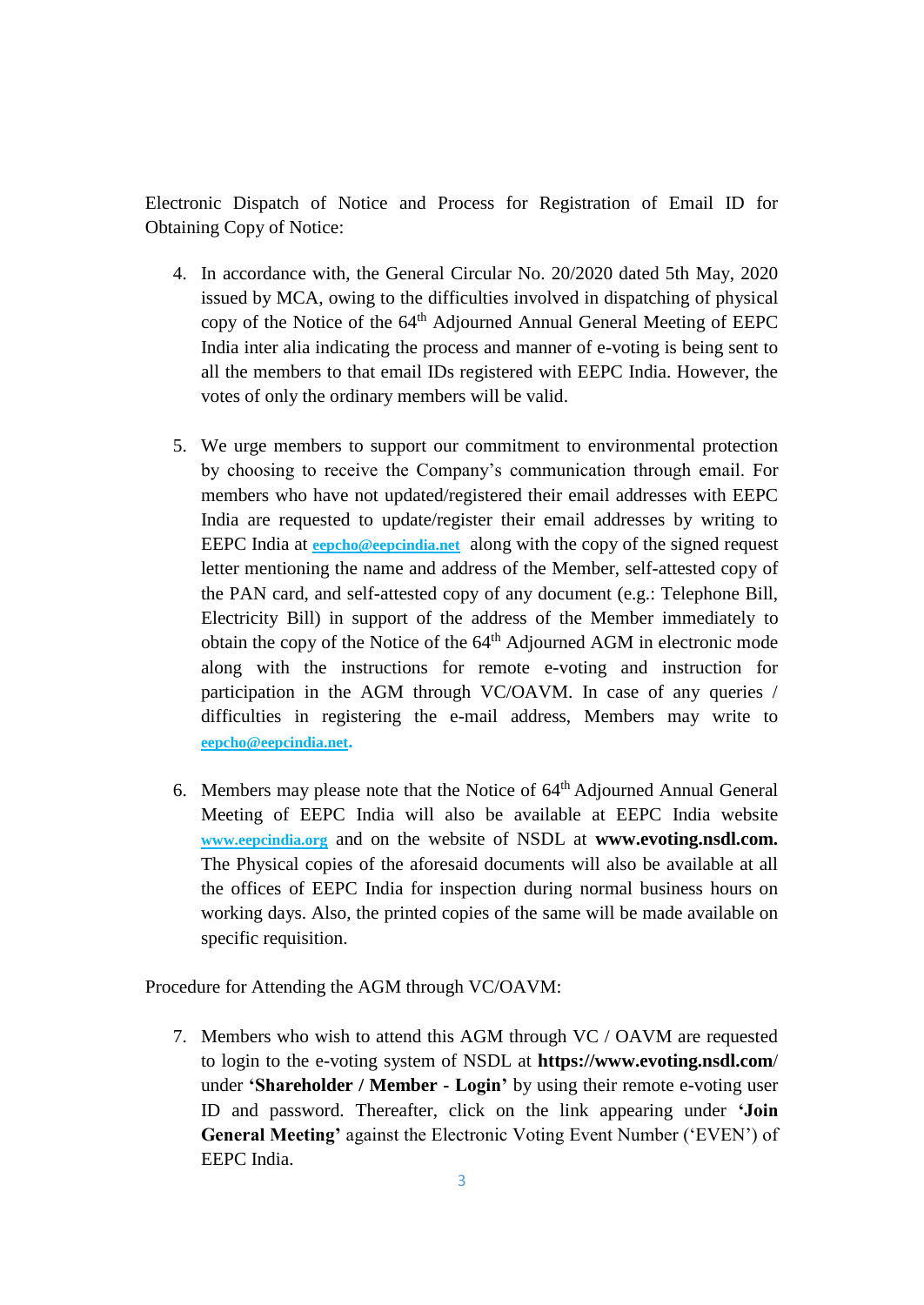Members who do not have their user ID and password for remote e-voting or have forgotten their user ID and / or password may retrieve the same by following the instructions given under **# 15[A]** below. Further Members can also use the OTP based login for logging into the e-voting system of NSDL.

- 8. For convenience of the Members and proper conduct of AGM, Members can login and join at least 15 (fifteen) minutes before the time scheduled for the AGM and shall be kept open throughout the proceedings of AGM.
- 9. Members who need assistance before or during the AGM with use of technology, can:-
	- Send a request at **evoting@nsdl.co.in** or use Toll free no.: **1800-222- 990**;
	- Contact Mr.Amit Vishal, Senior Manager/Ms. Pallavi Mhatre, Manager, NSDL, Trade World, 'A' Wing, 4<sup>th</sup> Floor, Kamala Mills Compound, Senapati Bapat Marg, Lower Parel, Mumbai- 400 013 at the designated email ID: **[evoting@nsdl.co.in](mailto:evoting@nsdl.co.in)** or [AmitV@nsdl.co.in](mailto:AmitV@nsdl.co.in) or at telephone number **022- 24994360/022 24994545**;
- 10. Members are requested to login to the NSDL e-voting system using their laptops / desktops / tablets with stable Wi-Fi or LAN connection for better experience. Members logging in from mobile devices or through laptops / desktops / tablets connecting via mobile hotspot or with low bandwidth, may experience audio / video loss due to fluctuation in their respective network.
- 11. Members attending the AGM through VC / OAVM shall be counted for the purpose of reckoning the quorum under Section 103 of the Act.

Procedure to raise Questions / seek clarifications:

12. As the AGM is being conducted through VC / OAVM, for the smooth conduct of proceedings of the AGM, Members are encouraged to express their views / send their queries in advance mentioning their name of the organisation, Membership number, email id, mobile number at **eepcho@eepcindia.net.** Relevant Questions / queries received by the Company till 5.00 p.m. on Monday, 21st December, 2020 shall only be considered and responded during the AGM.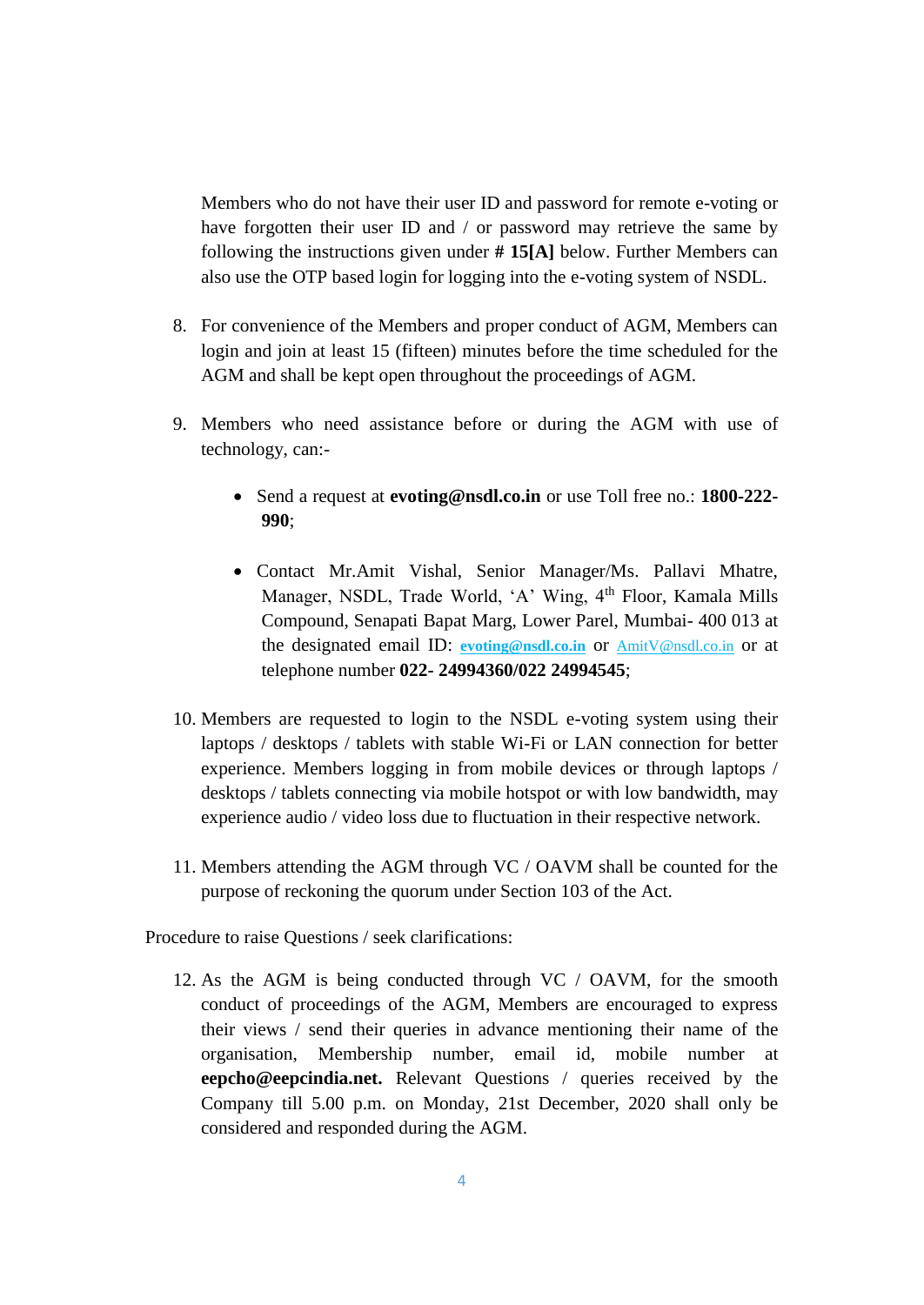Further, Members who would like to have their questions / queries responded to during the AGM are requested to send such questions / queries in advance within the aforesaid date and time, by following similar process as stated above.

- 13. Members who would like to express their views or ask questions during the AGM may register themselves as a speaker by visiting the link **[https://www.evoting.nsdl.com](https://www.evoting.nsdl.com/)** from 10.00 a.m. on Friday, 18th December, 2020 till 5.00 p.m. on Monday,  $21<sup>st</sup>$  December, 2020.
- 14. EEPC India reserves the right to restrict the number of questions and number of speakers, as appropriate for smooth conduct of the AGM.

Procedure for Remote E-Voting and E-Voting During the 64<sup>th</sup> Adjourned Annual General Meeting:

#### 15. **Voting through electronic means (only for Ordinary Members)**

Pursuant to provisions of Section 108 of the Companies Act, 2013 read with Rule 20 of the Companies (Management and Administration) Rules, 2014,as amended from time to time and the Secretarial Standard on General Meeting (SS2) issued by The Institute of Company Secretaries of India, EEPC India is pleased to offer remote e-voting facility (facility to cast vote prior to the AGM) and also e-voting during the 64<sup>th</sup> Adjourned Annual General Meeting to the ordinary members to exercise their right to votes electronically on all the resolutions set forth in the Notice convening the 64<sup>th</sup> Adjourned Annual General Meeting to be held on Wednesday, the 23rd December, 2020 at 11.30 A.M. Ordinary Members who have cast their votes by remote e-voting prior to the AGM may participate in the AGM but shall not be entitled to cast their votes again. Ordinary Members attending the AGM who have not cast their vote by remote e-voting shall be eligible to cast their vote through e-voting during the AGM. The Working Committee ('the Board') of EEPC India has engaged the services of National Securities Depository Limited (NSDL) to provide e-voting facility. The Working Committee of EEPC India ('the Board') has appointed Mr. Anuj Tulsyan, Practicing Chartered Accountant (Membership No.067173), as the Scrutinizer to scrutinize the e-voting for this purpose.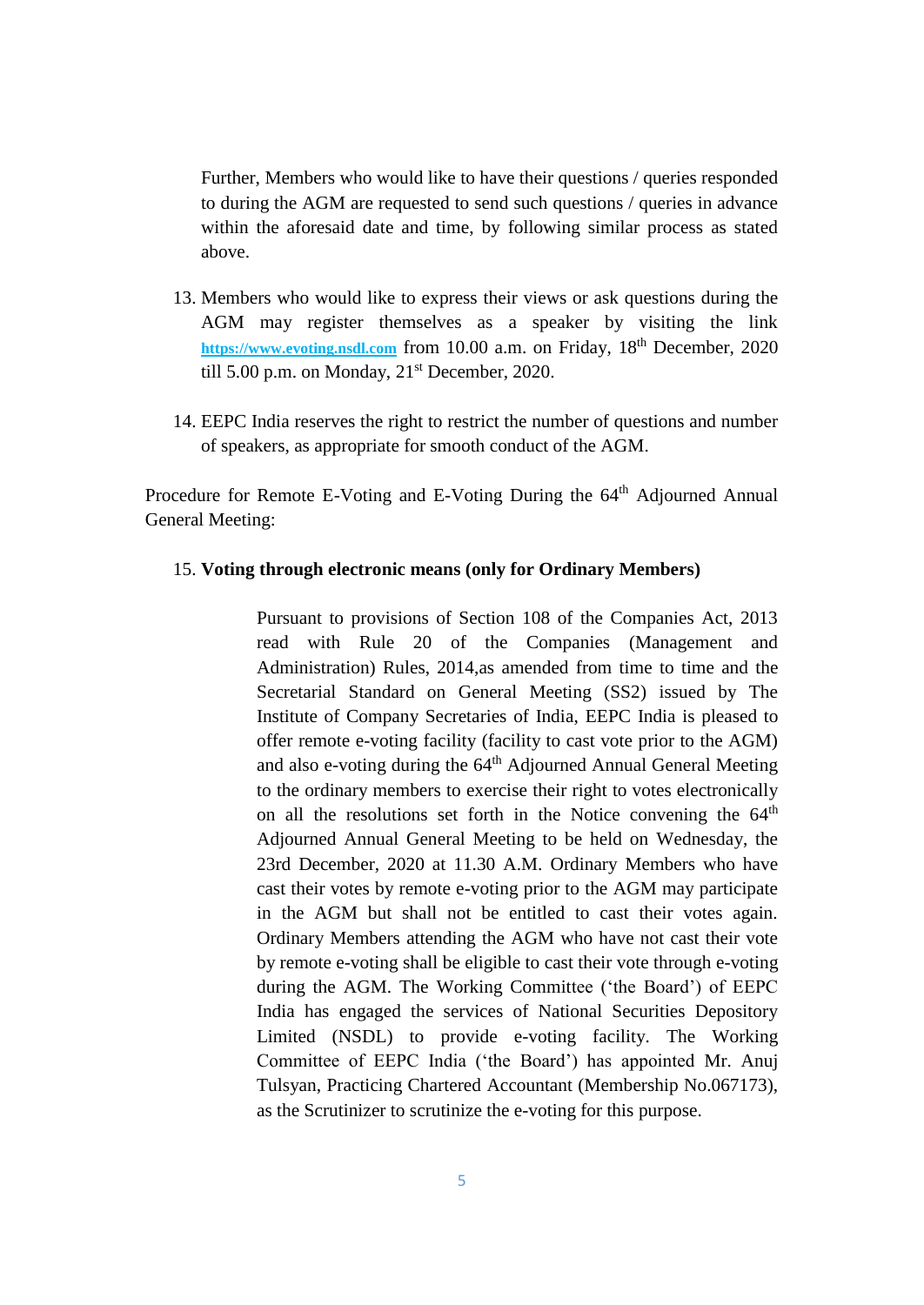The e-voting facility is available at the link **[https://www.evoting.nsdl.com](https://www.evoting.nsdl.com/)**

The remote e-voting facility will be available during the following voting period:

|                                                                          |  |  |  | Commencement of remote e- End of remote e-voting |
|--------------------------------------------------------------------------|--|--|--|--------------------------------------------------|
| voting                                                                   |  |  |  |                                                  |
| $18th$ December, 2020 at 10.00 a.m.   $22th$ December, 2020 at 5.00 p.m. |  |  |  |                                                  |

Please read the following instructions to exercise your vote:

These details and the instructions form an integral part of the Notice for the 64<sup>th</sup> Adjourned Annual General Meeting to be held on Wednesday, the 23rd December, 2020 at 11.30 A.M.

### **[A]. Instructions for remote e-voting (only for Ordinary Members)**

The details of the process and manner for remote e-voting are explained below:

- I. Open the attached PDF file "**e-Voting.pdf**" giving your membership code as password, which contains your "User ID" and "Password for e-voting". Please note that the password is an initial password.
- II. Open the internet browser and type the following URL. **[https://www.evoting.nsdl.com](https://www.evoting.nsdl.com/)**
- III. Click on members –Login
- IV. Insert User ID and Password as initial password stated in (I) above. Click on '**Login**' and also insert the verification code as shown on the screen.
- V. The Password change menu will appear on your screen. Change to new Password of your choice, making sure that it contains a minimum of 8 digits or characters or a combination of the two. Please take utmost care to keep your password confidential.
- VI. If you are unable to retrieve the 'initial password' or have forgotten your password, you may send an e-mail requesting for password at **[evoting@nsdl.co.in](mailto:evoting@nsdl.co.in),** mentioning your name of organisation and membership number.
- VII. Once the e-voting home page opens, click on **e-voting> Active Evoting Cycles/VC or OAVM**.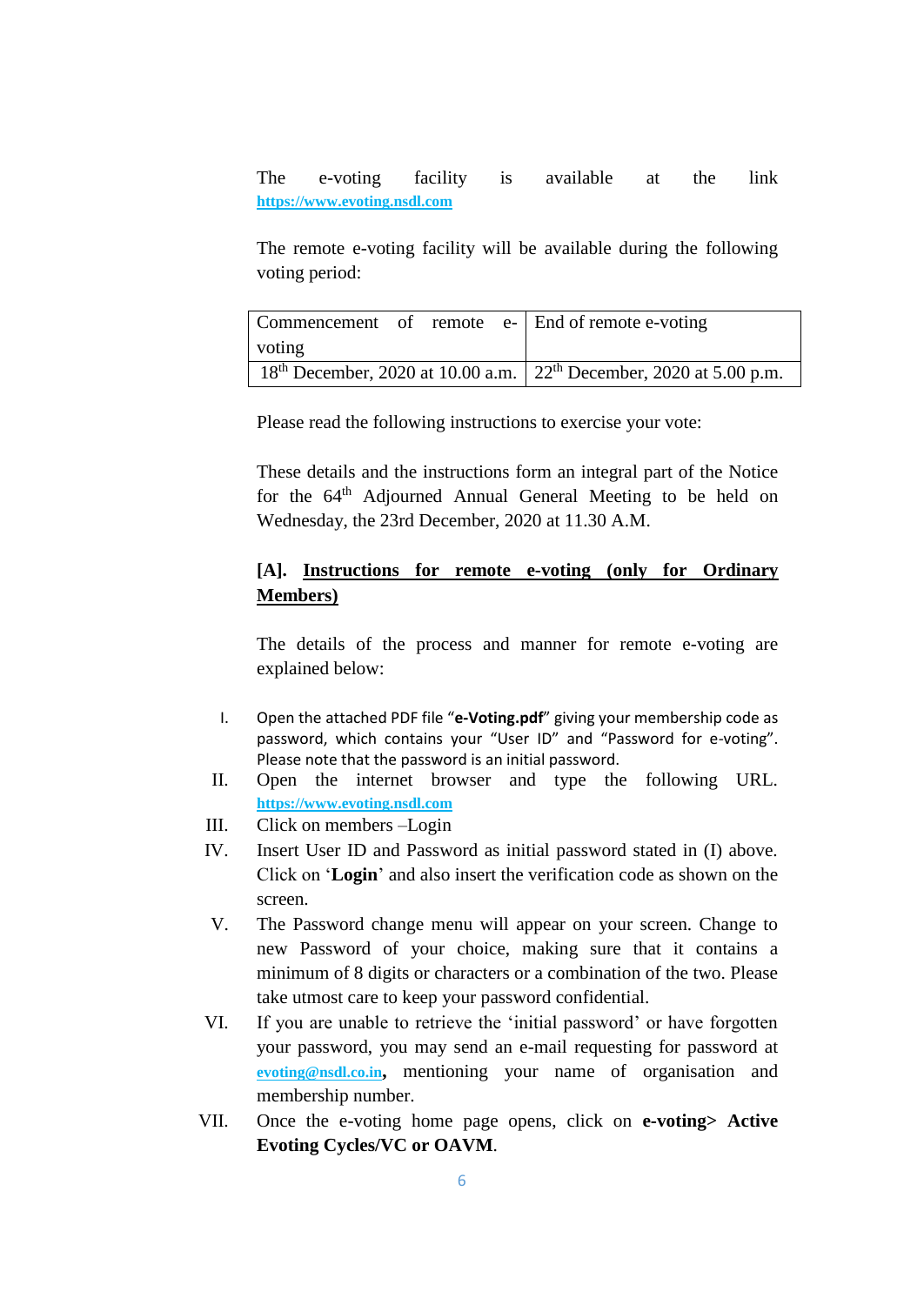- VIII. Select the EVEN (E-Voting Event Number) of EEPC INDIA (the number is provided in this document). Once you enter the number, the '**Cast Vote**' page will open. Now you are ready for e-voting.
	- IX. Cast your vote by selecting your favored options and click '**Submit'**. Thereafter click '**Confirm'** when prompted. Please note that once your vote is cast on the selected resolution, it cannot be modified. Thereafter, the message '**Vote cast successfully**' will be displayed.

### **Other Instructions**

- a. Corporate and institutional members are required to send a scanned copy (in PDF/JPEG format) of the relevant Board Resolution / appropriate authorisation, with the specimen signature(s) of the authorised signatory(ies) duly attested, to the Scrutinizer through email at **caanujtulsyan@hotmail.com** with a copy marked to NSDL's e-mail ID **[evoting@nsdl.co.in](mailto:evoting@nsdl.co.in)**
- b. In case of any queries/grievance, you may refer the Frequently Asked Questions (FAQs) for members and e-voting user manual for members available under the Downloads section of NSDL's evoting website **[https://www.evoting.nsdl.com](https://www.evoting.nsdl.com/).** You can also mail your queries at NSDL, by sending an email to **[evoting@nsdl.co.in](mailto:evoting@nsdl.co.in).** Or use Toll free no.: **1800-222-990;**
- c. You can also update your mobile number and email id in the user profile details of the folio which may be used for sending future communications(s)
- d. The remote e-Voting period commences on  $18<sup>th</sup>$  December, 2020  $(10.00 \text{ a.m.})$  and ends on  $22^{\text{st}}$  December,  $2020 (05.00 \text{ p.m.})$ .

# **[B]. Instructions for e-voting during the AGM (only for Ordinary Members)**

- a. The procedure for e-voting during the  $64<sup>th</sup>$  Adjourned Annual General Meeting is the same as mentioned above for remote evoting.
- b. The aforesaid facility will be available only to those ordinary members who present in the AGM and who do not cast their votes